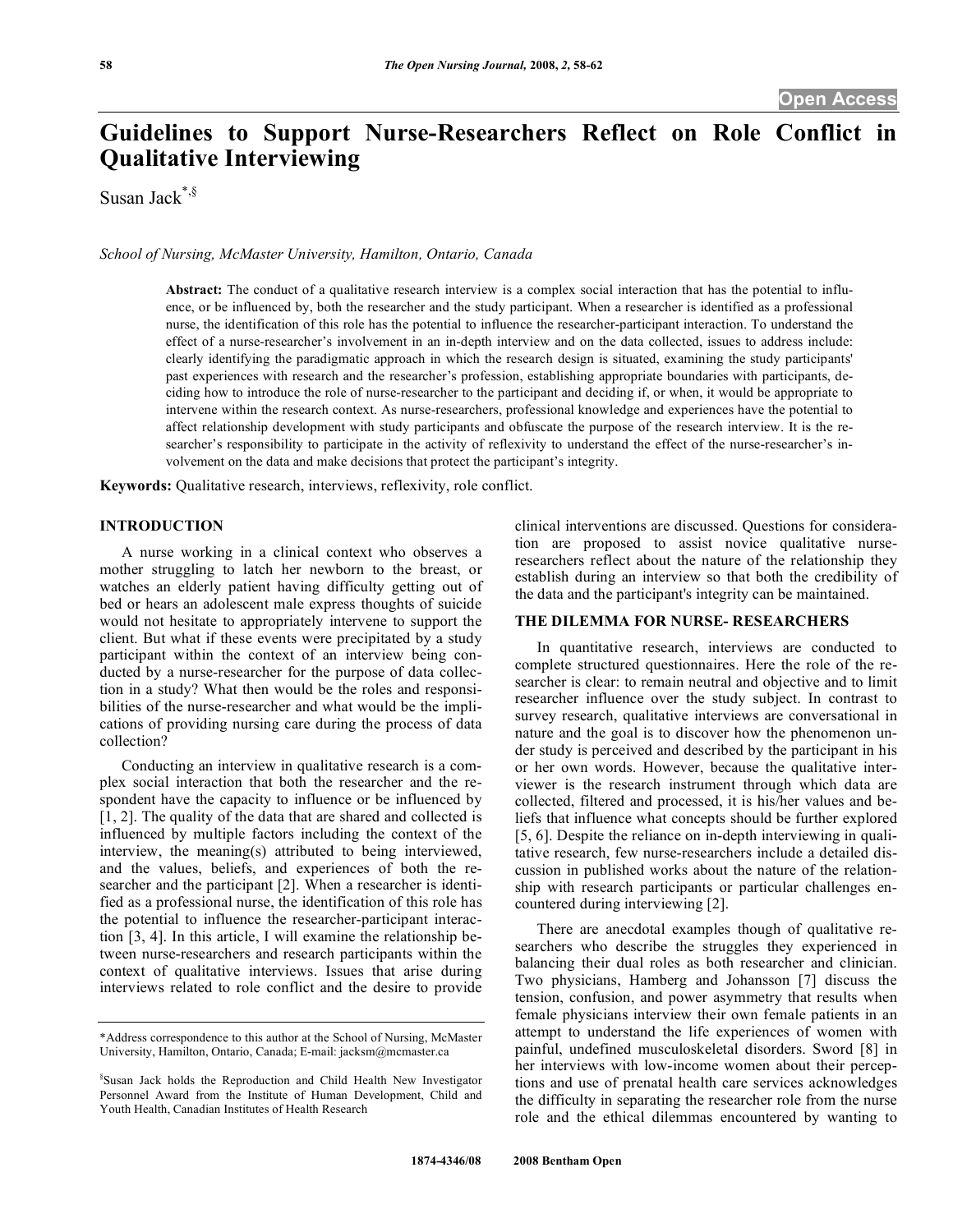provide health information to address the participants' questions. In my own interviews with high-risk mothers about the process of engaging with public health nurses during home visits frequently the focus of the interaction would move from researcher directed data collection to the participants emotionally sharing stories of their chronic and multiple stresses experienced daily [9]. In each situation, the researchers were left reflecting about the appropriateness of intervening and the impact of such actions on data collection and analysis.

# **PHILOSOPHICAL ASSUMPTIONS**

 It is generally accepted that effective qualitative researchers require strong interviewing skills including the ability to quickly establish rapport during the initial contact [10]. Good rapport is essential to building trust, which is necessary if participants are to share intimate details about private, and often sensitive or controversial, aspects of their lives [11]. Where trust does not exist, participants are more likely to provide information based on what they perceive the researcher wants to learn [5].

 Some authors state that while this trust is necessary to enhance the depth of the information collected, it must be balanced with a certain level of detachment so that partial objectivity can be achieved [1,12]. This requires that the researcher refrain from offering opinions or information during the course of the interview, so as to not introduce bias. Others assert that meaningful data can only be obtained when the researcher and participant establish an authentic relationship built on closeness, engagement, reciprocity and mutual self-disclosure [4, 13, 14].

 This debate is important because at the foundation of qualitative research there is a continuum of philosophical beliefs, each based on different assumptions. Prior to commencing qualitative interviewing, it is important that nurseresearchers are familiar with the philosophical assumptions underlying qualitative research. Different epistemological assumptions exist about the nature of the researcherparticipant relationship in qualitative interviewing. While there is general acknowledgement that qualitative research cannot be purely objective because the research questions, design, and analysis are all influenced by the researcher's experiences, strategies to minimize the influence of the researcher on the interaction have been emphasized [1, 10]. Debate regarding the dominance of this approach has resulted in the "relative neglect of the impact of the person of the researcher on data gathering and analysis" [5].

 Proponents of interpretive and critical paradigms reject the possibility that value-free, objective and neutral researcher-participant relationships can be developed within the context of a qualitative interview. They suggest that an openly subjective approach be adopted in qualitative research wherein the researcher participates in the interview as a whole person and strives to develop authenticity through forming a relationship with the participant built on openness, respect and reciprocity [4, 14]. It is thus openly acknowledged that the interviewer is part of the research process and that his/her values and beliefs will influence the information that is shared and collected. This approach has been strongly advocated by feminist researchers who believe that if meaningful information is to be shared, then personal involvement "is the condition under which people come to know each other and to admit others into their lives" [15].

# **ISSUES IN QUALITATIVE INTERVIEWING**

### **Role Conflict**

 The role of a qualitative researcher is to collect, analyze and interpret data, and report findings for the purpose of increasing understanding about the phenomenon under study [1]. However, within the context of an interview, it may become difficult to maintain that primary identity or role of researcher. This problem has been well documented in the nursing literature on qualitative research (e.g. [16, 17]). In a study of family caregiving conducted by nurse-researchers, multiple roles and relationships between the researchers and the participants emerged, including: stranger-stranger, researcher-participant, friend-friend, nurse-client, and guesthost [13].

 Nurse-researchers may experience role conflict when deciding how to introduce themselves to participants. Interviewers are aware that the initial introduction will influence the participant's perception of them [14, 16, 18]. For example, if they identify themselves as 'nurse-researchers', then participants with positive past experiences with nurses may feel comfortable sharing intimate information to which others may not have been privy [19]. Conversely, if participants' experiences have been negative then they may purposefully omit information, especially if they are aware that the nurse has a professional responsibility to act on any disclosed information. If participants are unfamiliar with the process of research, then they may view the interviewer in the more familiar role of 'nurse' and attempt to focus the interaction towards their clinical concerns [3, 20]. In a study to explore the influence of professional role on qualitative interviews, Richards and Emslie [21] compared researcher-participant interactions in two different qualitative studies about middleaged adults' perceptions of heart disease. One study was conducted by a sociologist who introduced herself as a researcher with no medical background; the second study was conducted by a General Practitioner (GP), who identified herself as a non-practicing physician. In the study conducted by the sociologist, participants expressed views that were more critical of physicians, whereas in the interviews conducted by the GP, some participants were apologetic about expressing negative views about physicians and several took the opportunity in the interview to ask the physician medically related questions. Richards and Emslie [21] conclude that disclosure of the researcher's professional role and the participant's perceptions of that role have the capacity to influence the qualitative data shared. On the other hand, concealing one's role as a clinician may create both personal and ethical concerns for some researchers [5, 8].

 An extra layer of complexity exists if the researcher conducts research interviews with his/her own patients. Hamberg and Johansson [7], family physicians who interviewed their patients about long-term musculoskeletal pain, found that interview situations were filled with tension and that power asymmetry with participants was extreme. Both Britten [22] and Archbold [20] advise that clinicians should not interview their own patients because they may feel compelled to participate, fearing that refusal might jeopardize the care or treatment they are receiving.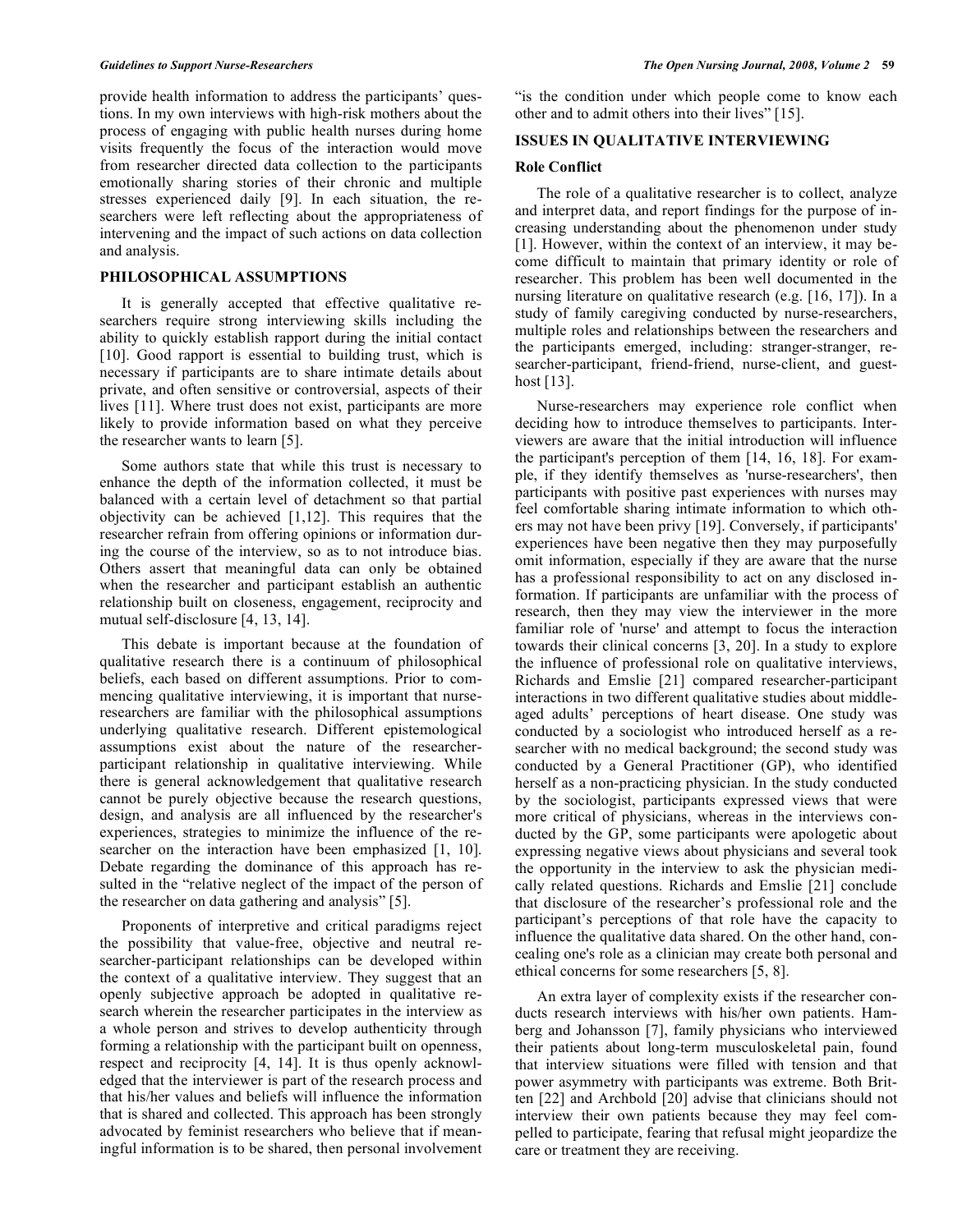#### **The Desire to Provide Clinical Interventions**

 The ability to effectively communicate and interpret data on multiple levels is a skill that contributes to both effective in-depth interviewing and the delivery of professional health care [5]. However, even though the goal of a research interview is to generate knowledge, the act of participating in this process may have therapeutic benefits for the interviewee. For some people, especially those who are vulnerable and marginalized, the experience of telling their story has been described as empowering, cathartic, healing and an opportunity for self-reflection [23, 24].

 A different situation exists when a nurse-researcher decides to intervene or is asked to provide health information during an interview. In a study about the transition to motherhood, Oakley [15] identified that over the course of 178 interviews, she was asked 878 questions and that 76% of these questions were requests for health information. Several authors argue that while health care providers are socialized to care and provide service, the primary objective of a research interview is to collect data and not to offer intervention [10, 19].

 The impact of providing clinical interventions during indepth interviewing can be interpreted differently depending upon the researcher's philosophical assumptions about the nature of the researcher-participant relationship. From a post-positivist perspective, Hutchinson and Wilson [25] caution that interventions made during an interview threaten the validity or objectivity of the data. Information provided by the nurse-researcher may influence the participants' responses, change the focus of the interview, discourage the participant from openly sharing more information or prematurely terminate the interview [5, 10]. In spite of this, refusing to answer clinical questions or concerns may negatively affect the interview [22]. One strategy to deal with these issues is to defer requests for information until the end of the interview [22]. When a need for further intervention is identified, then the nurse-researcher should refer the participant to another health care professional [10].

 In interpretative or critical paradigms the subjective nature of the researcher-participant relationship is highlighted. Therefore, intervening during an interview is seen as enhancing rather than threatening the validity of the data [15, 26]. Rather, it is this reciprocal exchange of information that builds rapport and trust so that more meaningful information is ultimately shared [11, 27]. Offering of health-related information is also seen as a positive reward that offsets the burden of participating in long interviews that are often physically and emotionally exhausting [15, 28]. Wilde [4] hypothesizes that intervening may even open up new areas for inquiry and exploration. Additionally, qualitative researchers who apply a feminist methodological lens to the research process identify that the research process can be utilized as a vehicle to empower change at individual and system levels [11]. In a feminist grounded theory study to explore family health promotion practices by mothers with a history of intimate partner violence, Ford-Gilboe, Wuest and Merritt-Gray [29] identified that in addition to providing information on community resources at the end of the interview, they also empowered the women to access those resources and in some cases advocated directly on the behalf of the study participant.

 Regardless of the researcher's paradigmatic stance, there are certain circumstances when the clinician has a legal and ethical responsibility to intervene and perhaps even to stop an interview. If a serious conflict should develop, then the need to provide a therapeutic intervention should take precedence over the need to collect data [30]. For example, if during the course of an interview, the researcher learns or suspects that a child may be in need of protection, the interviewer must report this information to a local child welfare agency. The nurse-researcher also has a professional responsibility to intervene if there is an immediate threat to an individual's health and safety, such as respiratory distress or cardiac arrest and she/he has the professional skills to cope with such a threat. The nurse-researcher may also feel a professional responsibility to intervene if she is interviewing an individual in the community who has limited access to health and social services, or who may not have the skills to follow through with a referral to another health care professional.

 To facilitate the implementation of ethical research practices in qualitative research, Hewitt [18] has developed a comprehensive list of the components of ethical researcherparticipant relationships. This framework provides researchers with a description of the factors of the research relationship that should be addressed in order to ethically acknowledge bias, maintain rigor, establish rapport maintain respect for participant autonomy and confidentiality and how to avoid exploitation.

# **QUESTIONS FOR PERSONAL REFLECTION TO AID DECISION-MAKING**

 No absolute answers can be given to resolve many of the challenges that nurse-researchers experience while conducting qualitative interviews. Instead, researchers need to reflect upon, rather than ignore, the effect of their involvement on the data [31]. Reflexivity, or reflexive analysis, is the process whereby the researcher evaluates the self as the data collection instrument and analyzes the influence of personal and professional values, beliefs and experiences that impinge on the research [5, 28]. Arber [16] asserts that the use of reflexivity in qualitative research facilitates the process of examining the impact of the nurse-researcher on all aspects of the study process and the collected data.

 There is a considerable amount of literature describing and highlighting the value of reflexivity. Finlay [32] provides a detailed description of how reflexivity can be applied across the entire qualitative research process, but there is little to guide nurses who struggle with balancing a dual role while conducting qualitative interviews. What follows is a list of questions and suggestions to assist nurse-researchers anticipate, reflect on, and resolve some of the issues that arise around role conflict and the dilemma of intervening within the context of an in-depth interview.

# **1. What is the Paradigmatic Approach in which the Research Design is Situated?**

 In qualitative research it is imperative that the researcher explicitly identifies the paradigmatic approach in which the research design is situated. The assumptions associated with a particular paradigm will define how a researcher interacts with participants. Related questions that need to be raised include: What is the form and nature of reality? What is the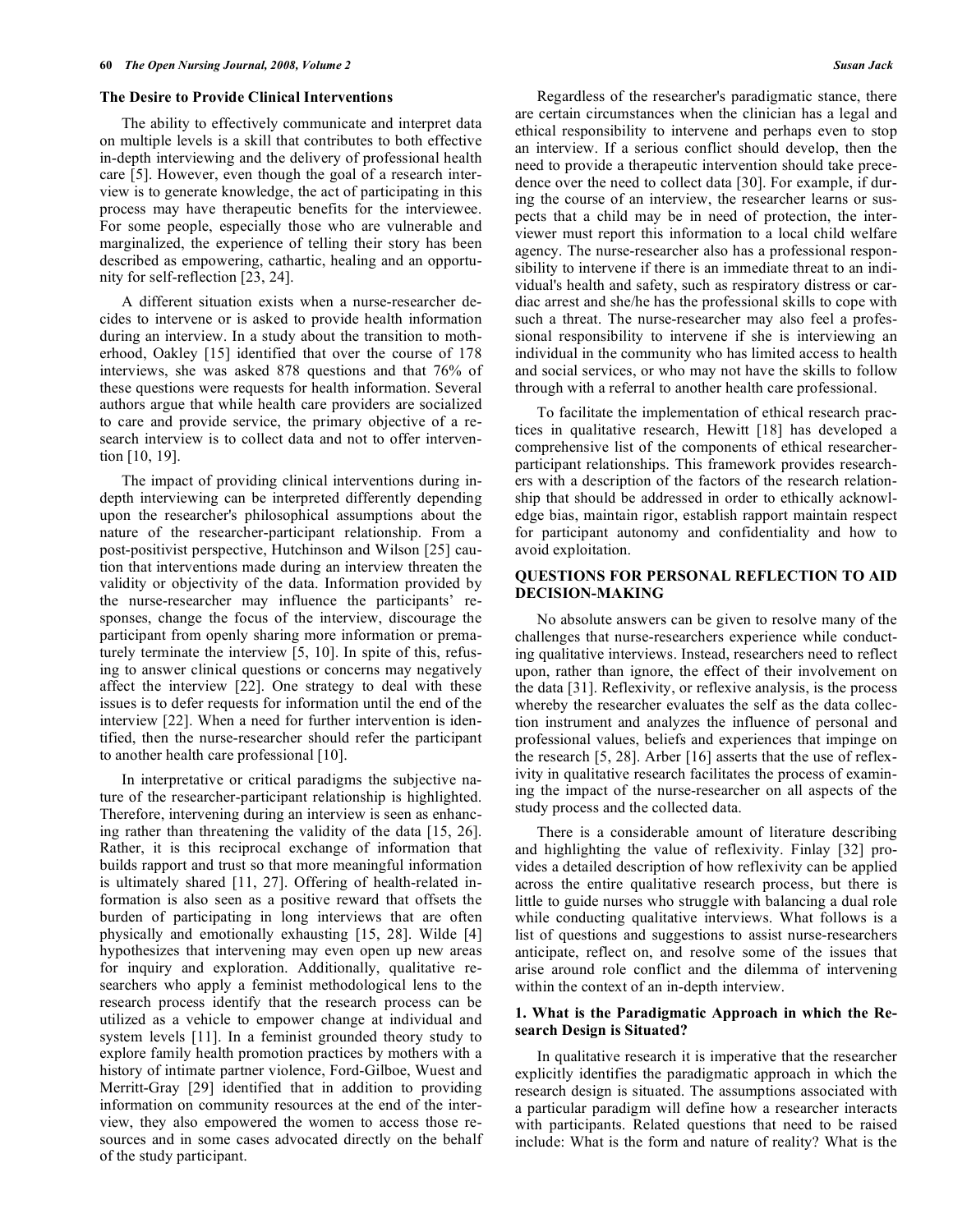nature of the relationship between the nurse-researcher and the participant?

# **2. What have been Participants' Past Experiences with Research and the Researcher's Profession?**

 It is important to explore with the participant their perceptions and experiences with past care from health and social service providers. The participant's perception of the agency sponsoring the research should also be examined. The nature and quality of their previous experiences with staff from that agency also needs to be understood. Particularly in program evaluation studies, if the nurse-researcher is a part of the institution where the participant is receiving care then honest opinions may be suppressed [33].

# **3. What Kind of Boundaries should be Established Between the Nurse-Researcher and the Participant?**

 It is impossible to reduce all inequalities of power, but researchers must protect participants' rights to anonymity, confidentiality and reduce any psychological, physical or social risks associated with participating in an interview [24]. To decrease the imbalance of power, some authors advocate for mutual self-disclosure, or the sharing of personal values, beliefs or opinions to emphasize shared experiences and minimize differences [4, 15]. When the researcher expresses opinions there is a risk that the participant will choose to agree with the researcher's conclusions, but Hamberg and Johansson [7] suggest that sharing opinions and interpretations actually opens up opportunities for the participants to react, protest or modify their responses. If the researcher chooses to disclose personal information, how much is appropriate? Self-disclosure and the intimate content of many interviews may turn the researcher-participant relationship into a friend-friend relationship [3, 15]. Does this enhance the quality of the data or does it create an increased risk of exploitation [11]? How does the development of a friendship affect the reporting of research findings?

# **4. How should a Nurse-Researcher Present his/her Role to a Participant?**

 To minimize role conflict, researchers need to be able to clearly define and articulate their roles to participants. Careful consideration must be given to how one presents him or herself to the participant: is it as a graduate student, researcher or nurse-researcher? The participant's beliefs about the role will influence what information is disclosed [14]. For example, if identified as a nurse-researcher, what is the participant's perception of a researcher and of a nurse? Different factors may influence an individual's decision to interact with a nurse versus a researcher. If the participant perceives the nurse-researcher in the more familiar role of 'nurse', May [34] argues that this is an obstacle in obtaining informed consent. However, it has been discussed that it is often a challenge in interactions between nurse-researchers and study participants to suppress acknowledgment of the 'nurse' identity [35, 36]. Colbourne and Sque [35] conclude therefore that the researcher's identity as a nurse should be revealed but that the impact of this revelation on the data be reflected upon.

# **5. Should a Nurse-Researcher Deliver Health Care Interventions During an Interview?**

 The decision to intervene will be determined by the underlying assumptions of the research design and by who identifies the need for intervention and the immediacy of the need. If a life-threatening situation arises, then the nurseresearcher must intervene immediately; other interventions could probably be left until the end of the interview. Sponsoring agencies should be aware that clinician-researchers might provide clinical interventions during an interview. If this is the situation, it is the researcher's responsibility to be aware of the agency's policies and procedures, have a method of reporting interventions if necessary and ensure that they have adequate insurance coverage for their professional interventions.

 If the decision has been made that interventions will not be offered within the interview, then the researcher should be knowledgeable of community resources to which to refer the participant or be able to leave a package of pertinent information with the participant. If there is the potential that the content of the interview will trigger a negative emotional response from the participant, then the researcher has an ethical duty to have a counselor or other services available for follow-up. It would be important to identify if the sponsoring agency has the resources available to respond to an increase in workload in such situations.

# **6. What Impact did the Intervention have on the Nature of the Relationship?**

 Any decisions to intervene should be documented in the researcher's field notes and described in research publications [27]. Additional questions for reflection could include: Did the intervention open up alternate areas for inquiry [4]? What effect will intervening have on the researcher's relationship with other clinicians or the participant's relationship with his/her primary health care provider? Does the researcher have an obligation to follow-up and evaluate the effectiveness of the intervention?

# **CONCLUSION**

 One of the hallmarks of qualitative interviews is that the interviewer is the research instrument through which data are filtered and processed. This means that it is not only inadvisable but also impossible to have a value-free, impersonal researcher-participant interaction during a research interview. There is a need for continued open and honest discussion about the realities of conducting qualitative interviews by clinician-researchers. Anecdotes in the literature reveal that experienced researchers do struggle with balancing data collection with their role of health care provider and that some do clinically intervene within the context of an interview. Nurses, as part of their educational preparation, develop skills in communication, teaching and counseling and therefore find themselves providing health care to study participants, particularly if the intervention involves health education. In addition, when these skills are appropriately incorporated into a qualitative interview the result is the development of a more meaningful relationship with the participant.